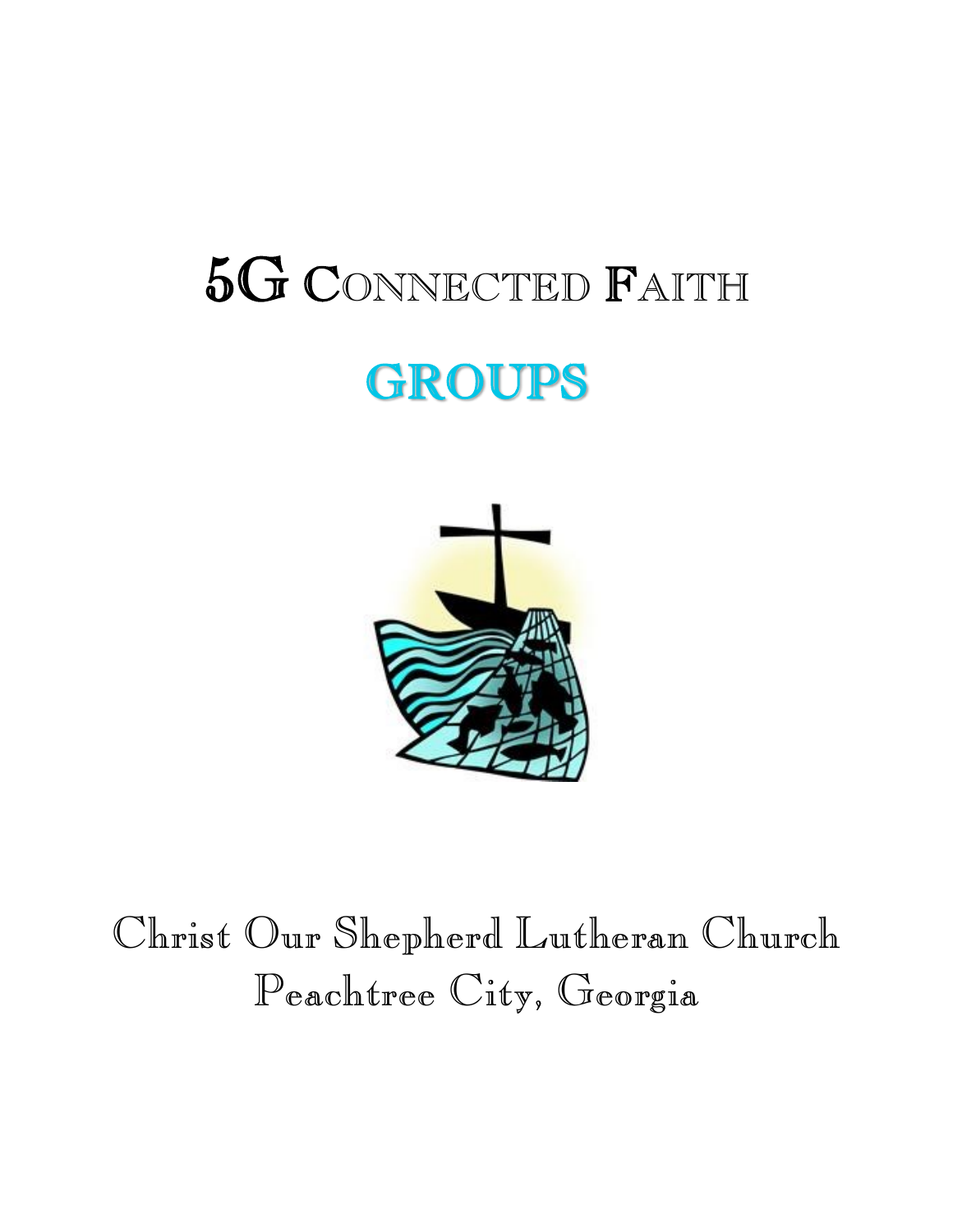### Christ Our Shepherd Lutheran Church Peachtree City, Georgia

The First Sunday in Lent  $\frac{1}{11}$  March 6, 2022  $\frac{1}{11}$  8:30 and 11:00 A.M. Fritz Wiese, Senior Pastor Pastor Miriam Beecher, Pastor David Beecher, Minister of Music

P = Pastor L = Lector [reader] C Congregation *ELW=Evangelical Lutheran Worship (hymnal, if you have one at home)* Please stand as you are able.

#### **PRELUDES**

*Welcome to worship! Today's worship includes the sacrament of communion, so please pick up a prefilled communion "kit" on the altar rail as you approach the altar. Please tell an usher if you need a communion kit brought to you where you sit. At home you may prepare ahead of time wine/grape juice and bread appropriate for your family. Our liturgy declares we celebrate with "the church on earth and the hosts of heaven." We acknowledge that communion always connects us "remotely" and powerfully with the Church through time and space.* 

#### **WELCOME and ANNOUNCEMENTS** Pastor Fritz

#### **CONFESSION and FORGIVENESS**

- P Blessed In the name of God, who makes a way in the wilderness, walks with us, and guides us in our pilgrimage.
- C **Amen.**

*Silence is kept for reflection.*

- **P** Holy One,
- C **we confess that we have wandered far from you: we have not trusted your promises, we have ignored your prophets in our own day, we have squandered our inheritance of grace, we have failed to recognize you in our midst. Have mercy on us! Forgive us and turn us again to you. Teach us to follow in your ways, assure us again of your love, and help us to love our neighbor. Amen.**
- **P** Beloved in Christ, the Word draws near to you, and all who call out to God shall be saved. In Jesus, God comes to you again and again and gathers you under wings of love.

In  $\pm$  Jesus' name, your sins are forgiven. God journeys with you and teaches you how to live in love.

C **Amen.**

#### **GATHERING HYMN:** *Bless Now, O God, the Journey ELW Hymn 326*

- **1 Bless now, O God, the journey that all your people make, the path through noise and silence, the way of give and take. The trail is found in desert and winds the mountain round, then leads beside still waters, the road where faith is found.**
- **2 Bless sojourners and pilgrims who share this winding way; your hope burns through the terrors, your love sustains the day. We yearn for holy freedom while often we are bound; together we are seeking the road where faith is found.**
- **3 Divine eternal lover, you meet us on the road. We wait for land of promise where milk and honey flow, but waiting not for places, you meet us all around. Our covenant is written on roads, as faith is found.**

Text: Sylvia G. Dunstan, 1955-1993 Text © 1991 GIA Publications, Inc. OneLicense #A-701929

#### **GREETING**

- **P** The grace of our Lord Jesus Christ, the love of God and the communion of the Holy Spirit be with you all.
- C **And also with you.**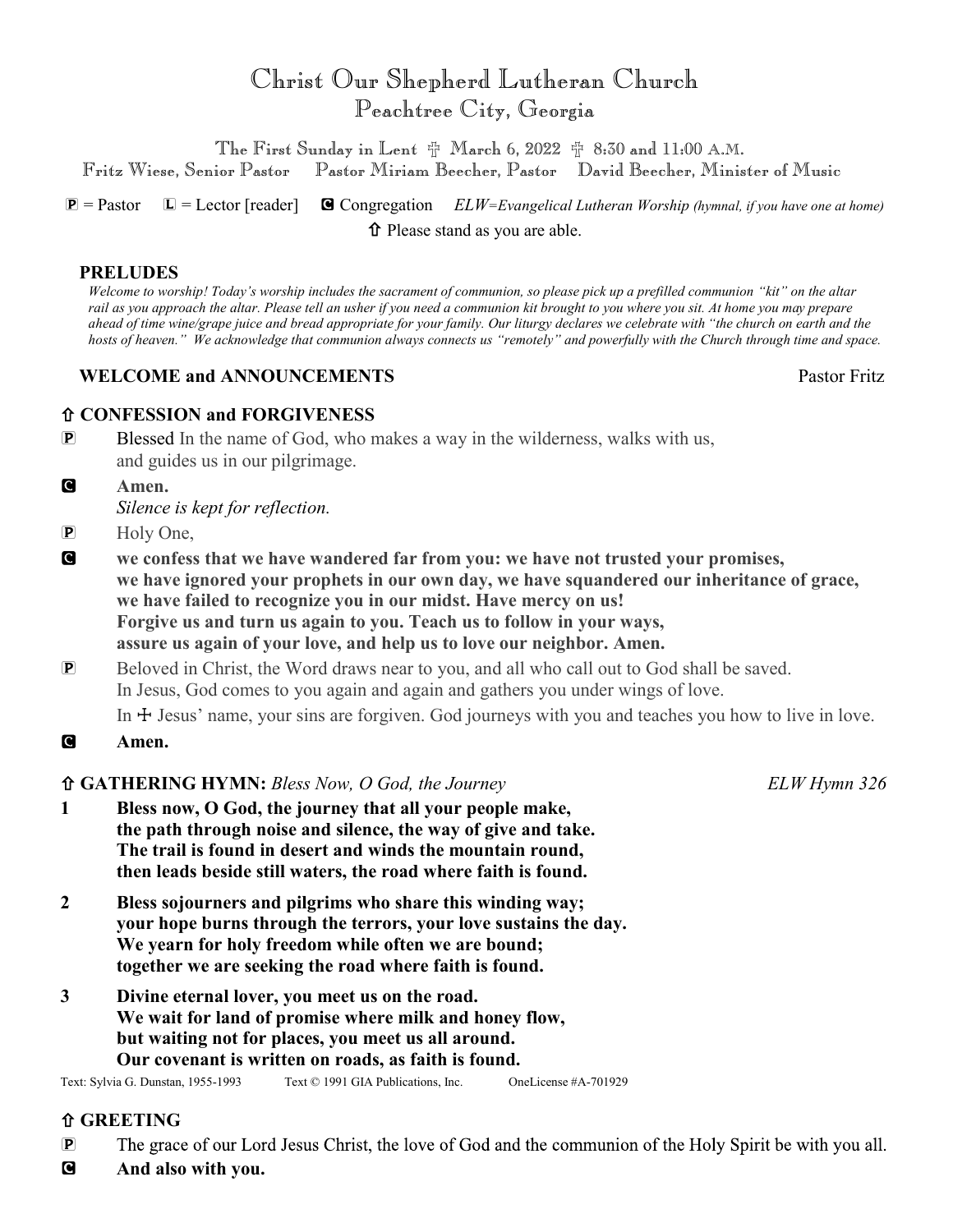#### **HYMN FOR LENT:** *Vieme to, Pane Bože nás ELW Hymn 602*

- 1 *Leader:* O God, Father in heaven, have mercy upon us. *All:* **Your heart, O God, is grieved, we know, by ev'ry evil, ev'ry woe; upon your cross-forsaken Son our death is laid, and peace is won.**
- 2 *Leader:* O Son of God, redeemer of the world, have mercy upon us. *All:* **Your arms extend, O Christ, to save from sting of death and grasp of grave; your scars before the Father move his heart to mercy at such love.**
- 3 *Leader:* O God, Holy Spirit, have mercy upon us. *All:* **O lavish Giver, come to aid the children that your word has made. Now make us grow and help us pray; bring joy and comfort; come to stay.**

Text: Jiřī Tranovský, 1591-1637; tr. Jaroslav J. Vajda, b. 1919 Tr. © 1970 Concordia Publishing House OneLicense #A701929

#### **PRAYER OF THE DAY**

P O Lord God, you led your people through the wilderness and brought them to the promised land. Guide us now, so that, following your Son, we may walk safely through the wilderness of this world toward the life you alone can give, through Jesus Christ, our Savior and Lord, who lives and reigns with you and the Holy Spirit, one God, now and forever. **G** Amen.

#### **READING: The "G" of Groups** *—New Standard Version*

- L Today's Lesson is based on our Lenten Theme. Please read responsively with me—you at home, too.
- L And let us consider how to stir up one another to love and good works, not neglecting to meet together, as is the habit of some, but encouraging one another, and all the more as you see the Day drawing near.
- *—Hebrews 10:24-25* C **For where two or three are gathered in my name, there am I among them."** *—Matthew 18:20* L Therefore encourage one another and build one another up, just as you are doing. *—1 Thessalonians 5:11* C **Iron sharpens iron, and one man sharpens another.** *—Proverbs 27:17* L Rejoice with those who rejoice, and weep with those who weep. *—Romans 12:15* C **And they devoted themselves to the apostles' teaching and the fellowship, to the breaking of bread and the prayers.** *—Acts 2:42*
- L Rather, speaking the truth in love,
- C **we are to grow up in every way into him who is the head, into Christ, from whom the whole body, joined and held together by every joint with which it is equipped, when each part is working properly, makes the body grow so that it builds itself up in love.** *—Ephesians 4:15-16*
- L Word of God, word of life.
- C **Thanks be to God.**

#### **GOSPEL ACCLAMATION:** *Let Your Steadfast Love Come to Us ELW page 103*

**Let your steadfast love come to us, O Lord. Save us as you promised; we will trust your word.**

#### **GOSPEL: John 21:1-8**

P The Holy Gospel according to John, the twenty-first chapter.

## **G** Glory to you, O Lord. A

fter these things Jesus showed himself again to the disciples by the Sea of Tiberias; and he showed himself in this way. <sup>2</sup>Gathered there together were Simon Peter, Thomas called the Twin, Nathanael of Cana in Galilee, the sons of Zebedee, and two others of his disciples. <sup>3</sup> Simon Peter said to them, "I am going fishing." They said to him, "We will go with you."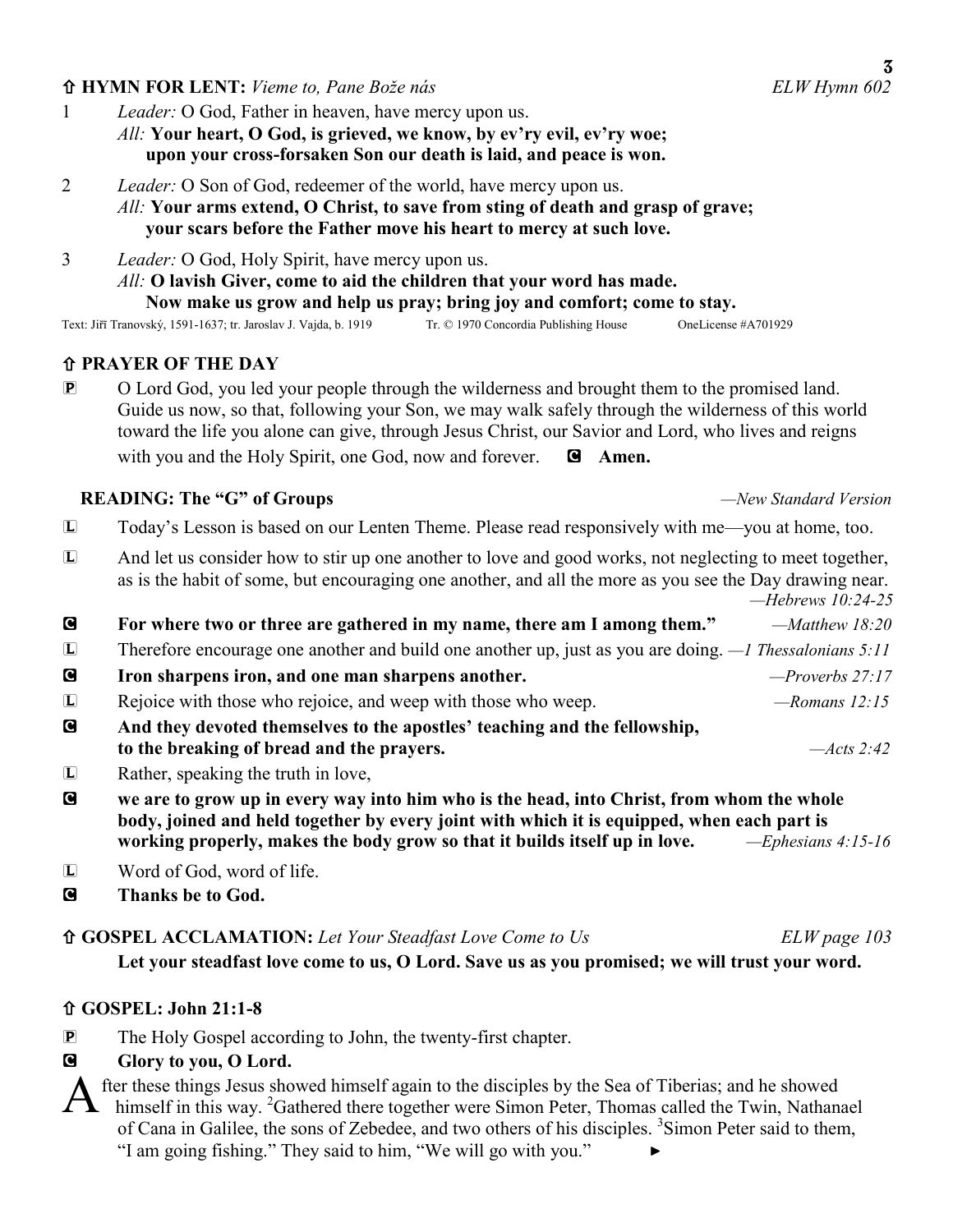4

They went out and got into the boat, but that night they caught nothing.

<sup>4</sup> Just after daybreak, Jesus stood on the beach; but the disciples did not know that it was Jesus. <sup>5</sup> Jesus said to them, "Children, you have no fish, have you?" They answered him, "No." <sup>6</sup>He said to them, "Cast the net to the right side of the boat, and you will find some." So they cast it, and now they were not able to haul it in because there were so many fish. <sup>7</sup>That disciple whom Jesus loved said to Peter, "It is the Lord!" When Simon Peter heard that it was the Lord, he put on some clothes, for he was naked, and jumped into the sea. <sup>8</sup>But the other disciples came in the boat, dragging the net full of fish, for they were not far from the land, only about a hundred yards off.

**P** The Gospel of the Lord. **C Praise to you, O Christ.** 

#### **SERMON** Pastor Fritz

**HYMN OF THE DAY:** *Blest Be the Tie that Binds ELW Hymn 656*

- **1 Blest be the tie that binds our hearts in Christian love; the unity of heart and mind is like to that above.**
- **2 Before our Father's throne we pour our ardent prayers; our fears, our hopes, our aims are one, our comforts and our cares.**
- **3 We share our mutual woes, our mutual burdens bear, and often for each other flows the sympathizing tear.**
- **4 From sorrow, toil, and pain, and sin we shall be free; and perfect love and friendship reign through all eternity.**

Text: John Fawcett, 1740-1817, alt. Text is in Public Domain.

#### **OUR PROFESSION OF FAITH: THE APOSTLES' CREED**

- P Let us confess our baptismal faith together.
- C **I believe in God, the Father almighty, creator of heaven and earth.**
	- **I believe in Jesus Christ, God's only Son, our Lord, who was conceived by the Holy Spirit, born of the virgin Mary, suffered under Pontius Pilate, was crucified, died, and was buried; he descended to the dead.** 
		- **On the third day he rose again; he ascended into heaven,**
		- **he is seated at the right hand of the Father,**

**and he will come to judge the living and the dead.** 

**I believe in the Holy Spirit, the holy catholic church, the communion of saints, the forgiveness of sins, the resurrection of the body, and the life everlasting. Amen.** 

#### **PRAYERS OF THE CHURCH**

 *When the petition concludes "Merciful God," Please respond, "receive our prayer." The prayers are ended with these words, "Accept the prayers we bring, O God, on behalf of a world in need, for the sake of Jesus Christ." Please respond, "Amen."* 

#### **THE GREAT THANKSGIVING**

- P The Lord be with you. C **And also with you.**
- **P** Lift up your hearts. **C** We lift them to the Lord.
- P Let us give thanks to the Lord our God. C **It is right to give our thanks and praise.**
- P It is indeed right, our duty and our joy, that we should at all times and in all places give thanks and praise to you, almighty and merciful God, through our Savior Jesus Christ. >

 **INVITATION TO OFFERING** *Link to give:* https://coslutheran.org/give/



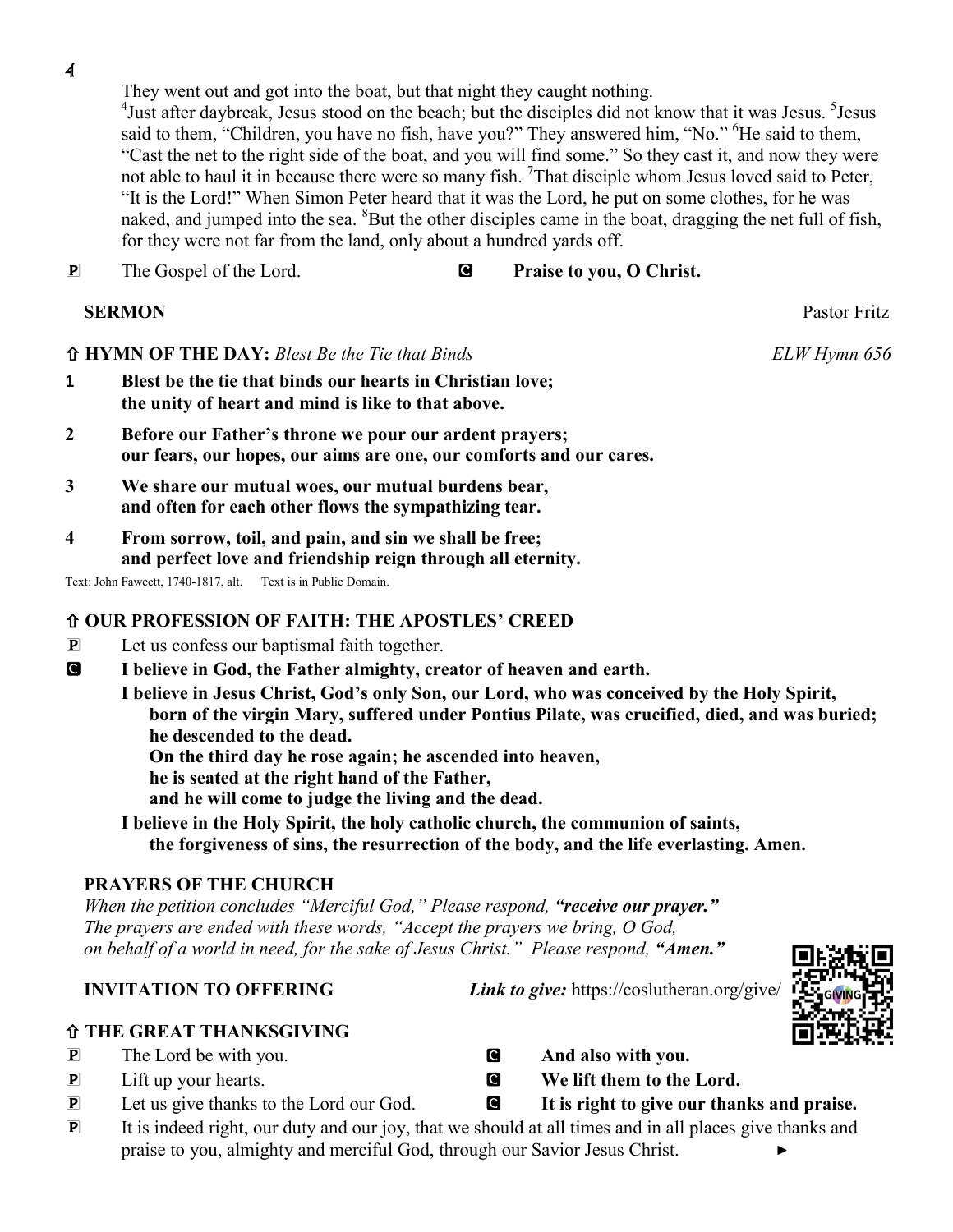You call your people to cleanse their hearts and prepare with joy for the paschal feast, that, renewed in the gift of baptism, we may come to the fullness of your grace. And so, with all the choirs of angels, with the church on earth and the hosts of heaven, we praise your name and join their unending hymn:

C **Holy, holy, holy Lord, God of power and might, heaven and earth are full of your glory. Hosanna in the highest.** 

**Blessed is he who comes in the name of the Lord. Hosanna in the highest.** *—ELW page 108*

#### **WORDS OF INSTITUTION**

P In the night in which he was betrayed, our Lord Jesus took bread, and gave thanks; broke it, and gave it to his disciples, saying: Take and eat; this is my body, given for you. Do this for the remembrance of me. Again, after supper, he took the cup, gave thanks, and gave it for all to drink, saying: This cup is the new covenant in my blood, shed for you and for all people for the forgiveness of sin. Do this for the remembrance of me.

#### **THE LORD'S PRAYER**

C **Our Father, who art in heaven, hallowed be thy name; thy kingdom come, thy will be done, on earth as it is in heaven. Give us this day our daily bread; and forgive us our trespasses, as we forgive those who trespass against us; And lead us not into temptation, but deliver us from evil. For thine is the kingdom, and the power, and the glory, forever and ever. Amen.** 

#### **SHARING COMMUNION WITH YOUR HOUSEHOLD**

*As the pastors and worship team commune, please join them and the whole Church. Please approach the altar using the diagonal aisles and return by the side or middle aisles. At home commune each other/yourself with these ancient words of promise: "The body of Christ for you" and "The blood of Christ for you."*

 **HYMNS during COMMUNION (8:30):** *We Are All One in Christ, To Be Your Presence* 

*ELW Hymns 643,546*

**1 We are all one in Christ, we are one body, all one people out of many. We are all one in Christ, we are one body, all one people out of many. There is one God, and only one Lord; there is one faith, one holy love. There is one baptism; there is one Spirit, who is God the comforter.**

Text: Anonymous; tr. Gerhard M. Cartford, 1923-2016 English text © 1998 Augsburg Fortress.

- **1 To be your presence is our mission here, to show compassion's face and list'ning ear, to be your heart of mercy ever near, we will love as you do, Lord.**
- **2 To be your presence is our mission bold, to feed the poor and shelter homeless cold, to be your hands of justice, right uphold, we will love as you do, Lord.**
- **3 To be your presence is our mission blest, to speak for all the broken and oppressed, to be your voice of hope, your love expressed, we will love as you do, Lord.**
- **4 We are your heart, O Christ, your hands and voice, to serve your people is our call and choice, and in this mission we, the church, rejoice. We will love as you do, Lord.**

Text: Delores Dufner, OSB, b. 1939, altered. Text © 2000 GIA Publications OneLicense A-701929

#### **ANTHEM during COMMUNION (11:00):** *Oh, How Good It Is Sanctuary Choir*

*Karl Dietmeyer, penny whistle*

*1. Oh, how good it is when the family of God dwells together in spirit, in faith and unity. Where the bonds of peace, of acceptance and love, are the fruit of his presence here among us.*  $\rightarrow$